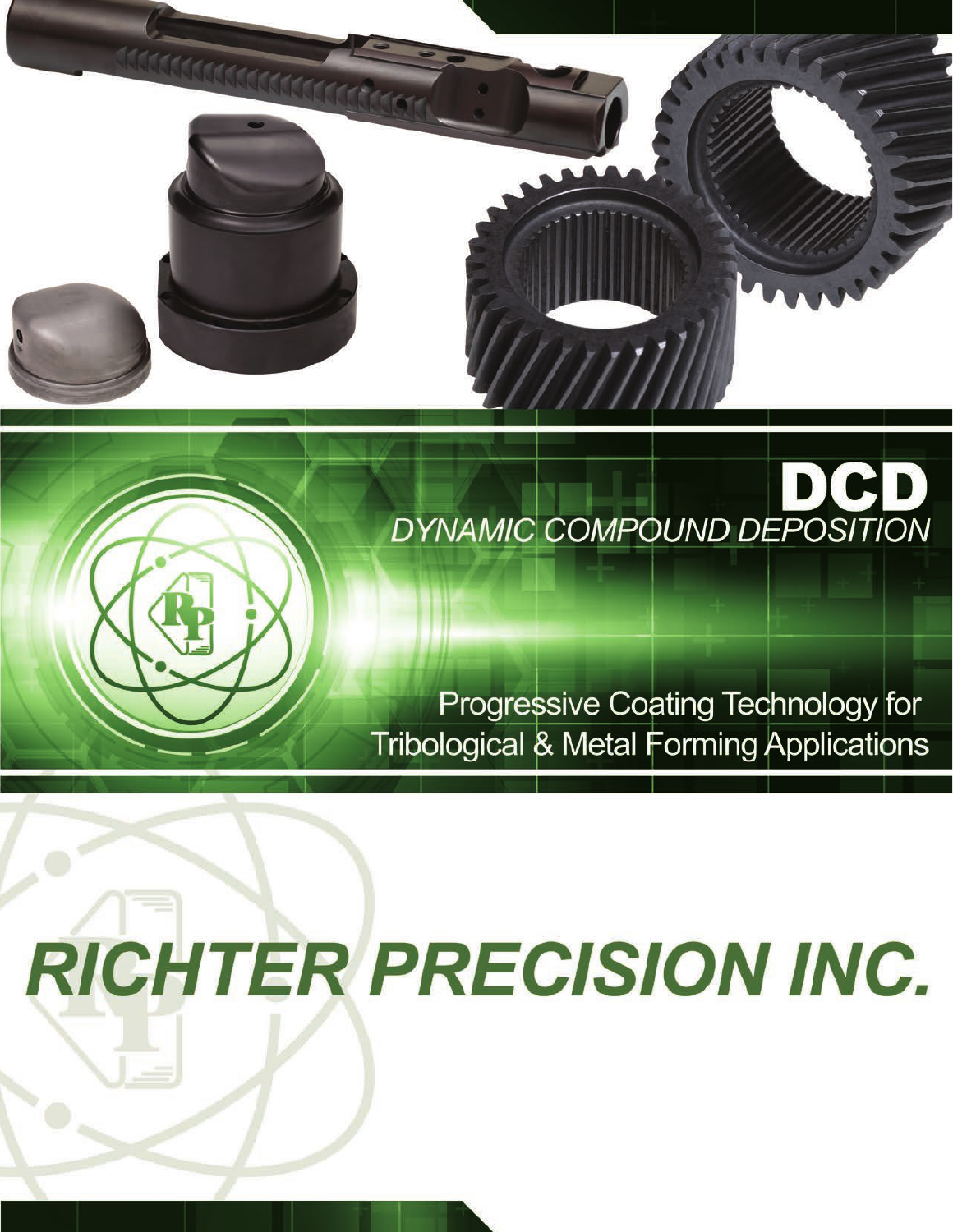# **RICHTER PRECISION INC.**

Richter Precision Inc. is North America's preeminent PVD, CVD, and DCD coating company. Since 1978, our coatings have been helping customers realize the full potential of their tools, thereby improving the efficiency and profitability of their manufacturing operations. Our one goal is to provide our customers with the best possible coating process and composition for their particular application.

We are pleased to provide Dynamic Compound Deposition (DCD) coating processes as part of our line of tribological coatings. Richter Precision Inc. is currently the only company in North America offering this revolutionary process. Our DCD coatings will unlock the full potential of your tools.



## **DCD - Standard Coating Data**

#### **WHAT IS DCD COATING?**  $\bullet$  $\bullet$

Dynamic Compound Deposition (DCD) is a proprietary low temperature coating process that synthesizes dry-film lubricants and wear resistant coating compositions. DCD is based on the principle of in situ mechanical activation and chemical transformation, and leads to considerably decreased friction coefficients and increased durability of the coating layers. Due to the specific conditions of synthesis, DCD coatings develop micro- and macro-structures that are well adapted for conditions of severe contact loading. For this reason, the DCD process is primarily suited to anti-friction, slide-wear, and high-load applications.

## *Characteristics of the DCD Process:*  $\bullet$   $\bullet$

- $\bullet$  Low temperature process (< 100°F)  $\bullet$  Deposits well onto most substrates
- Low Coefficient of Friction (0.1 or less) No post-coating processing required
- 
- Suitable for tight tolerances (+/-.0001) No significant geometry limitations
- 
- 
- 
- Thin-film layers (0.5-1.0 microns) **layers** Does not dramatically affect surface finish
	-
- Relatively fast cycle times **and Solution Contract Contract Contract Contract Contract Contract Contract Contract Contract Contract Contract Contract Contract Contract Contract Contract Contract Contract Contract Contrac**

## **DCD - Standard Coating Data**

| <b>Name</b>       | Composition                       | <b>Thickness</b><br>(microns) | Micro-hardness<br>(HV) | Coefficient<br>of Friction | Max. Working<br>Temp. | <b>Process</b><br>Temp.           |
|-------------------|-----------------------------------|-------------------------------|------------------------|----------------------------|-----------------------|-----------------------------------|
| Tribo-Kote™ S     | $(Mo, W)$ S <sub>2</sub>          | $0.5 - 1.0$                   | Solid Lubricant        | $0.08 - 0.1$               | $600^{\circ}$ C       | $100^{\circ}$ F / 38 $^{\circ}$ C |
| Tribo-Kote™ S2    | SiC / (Mo, W) S <sub>2</sub>      | $0.5 - 1.0$                   | 1000-1500              | 0.1                        | $600^{\circ}$ C       | $100^{\circ}$ F / 38 $^{\circ}$ C |
| Tribo-Kote™ S3    | $SiC/C-DLC$                       | $0.5 - 1.0$                   | 1500-3000              | 0.1                        | $>400^{\circ}$ C      | $100^{\circ}$ F / 38 $^{\circ}$ C |
| Tribo-Kote™ S4    | Carbon DLC                        | $0.1 - 1.0$                   | $1500 - 2000$          | 0.1                        | $>400^{\circ}$ C      | $100^{\circ}$ F / 38 $^{\circ}$ C |
| $Tribo-KoteTM Sx$ | $\text{Al}_2\text{O}_3\text{-BN}$ | $0.5 - 1.0$                   | ~1000                  | 0.1                        | $>1000^{\circ}$ C     | $100^{\circ}$ F / 38 $^{\circ}$ C |

*Data generated from lab samples. Characteristics may vary depending customer's material, surface condition and part geometry. Additional coating compositions, thicknesses, and processing temperatures are available upon request.*

*The unique nature of the DCD process allows for the deposition of almost any materials (metals, ceramics, oxides, etc.) The table above represent s our standard productions coatings. Custom processes can be discussed as customer requirements necessitate.*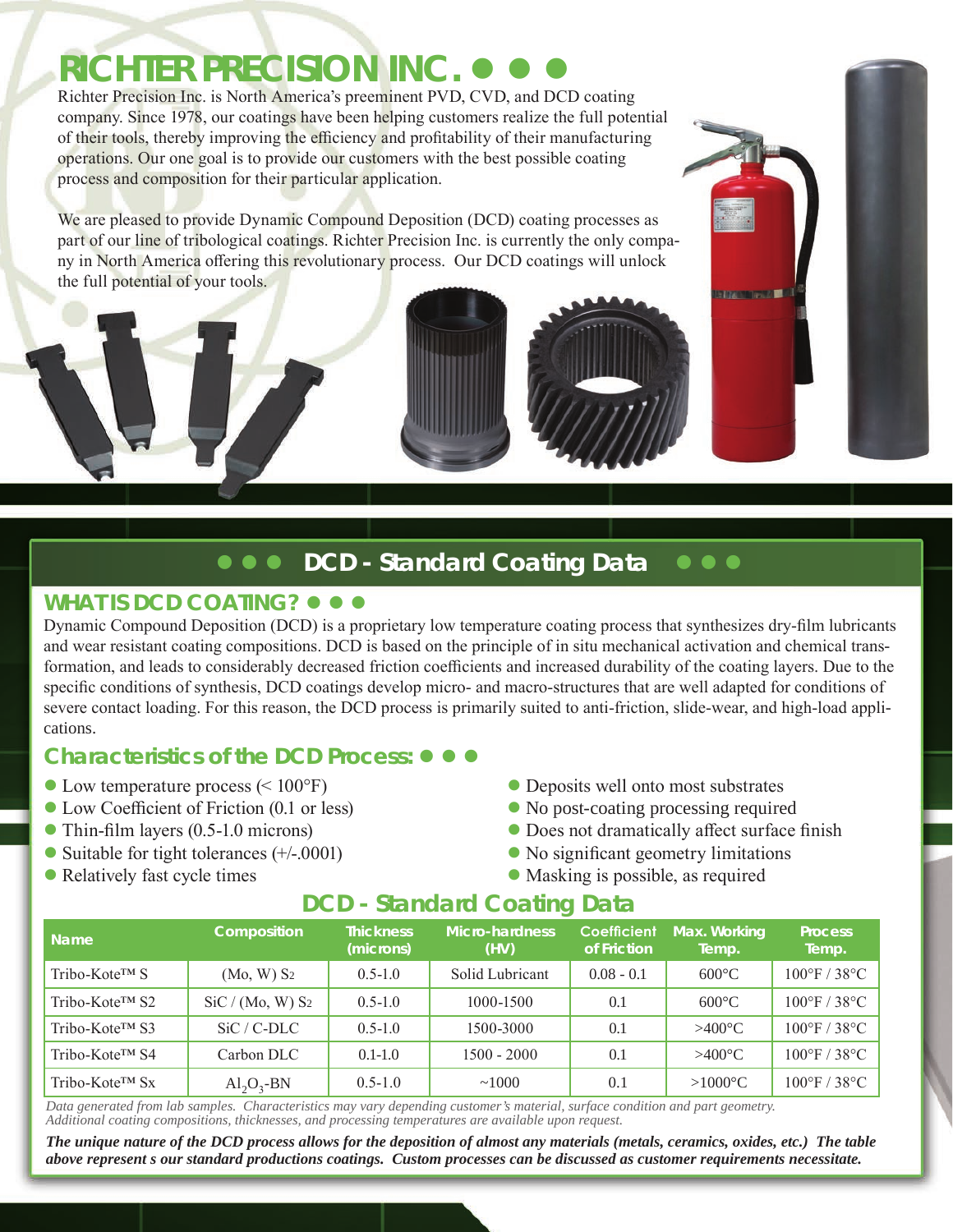

## **DCD** "Combination" Processes - Coating Data

DCD coatings develop micro- and macro-structures that are ideally suited for the conditions of severe contact loading often associated with stamping and forming applications. When a DCD coating is combined with a PVD or CVD coating, you get the wear and abrasion protection of the base coating combined with the extremely low coefficient of friction of the DCD dry-film lubricant layer. This creates a very potent combination, and can greatly improve tool life and performance in most stamping and forming applications.

PVD or CVD coatings all have a surface morphology ideally suited for DCD deposition. As it deposits onto the surface of these coatings, the DCD coating fills the micro-porosity and micro-depressions of the base films. The dry-film lubricant DCD layers that remain in these "low-lying" areas of the base PVD or CVD coating dramatically improves the overall wear characteristics of the coating.

The standard DCD "combination" coatings currently offered by Richter Precision Inc. are as follows:

| Name                             | Composition                         | <b>Thickness</b><br>(microns) | Mi-<br>cro-hard-<br>ness (HV) | Coefficient<br>of Friction | Max. Working<br>Temp. | Process Temp.                        |
|----------------------------------|-------------------------------------|-------------------------------|-------------------------------|----------------------------|-----------------------|--------------------------------------|
| Titankote <sup>TM</sup> C2-SL+S  | AlTiN-CrN $/(Mo, W)$ S <sub>2</sub> | $3 - 7$                       | 3200-3500                     | 0.15                       | $1000^{\circ}$ C      | $375^{\circ}$ C / $707^{\circ}$ F    |
| Titankote™ C3+S                  | $CrN/CrC/(Mo, W)$ S <sub>2</sub>    | $3 - 7$                       | 2000-2200                     | 0.15                       | $600^{\circ}$ C       | 375°C / 700°F                        |
| Titankote <sup>TM</sup> $C6 + S$ | AlTiN / (Mo, W) S <sub>2</sub>      | $3 - 7$                       | 3000-3400                     | 0.15                       | $300^{\circ}$ C       | $375^{\circ}$ C / $700^{\circ}$ F    |
| Titankote <sup>TM</sup> $H + S$  | TiC / (Mo, W) S <sub>2</sub>        | $4 - 12$                      | 3200-3400                     | 0.15                       | $400^{\circ}$ C       | $1050^{\circ}$ C / 1925 $^{\circ}$ F |

## **DCD "Combination" Processes - Coating Data**

Data generated from lab samples. Characteristics may vary depending customer's material, surface condition and part geometry.<br>Additional coating compositions, thicknesses, and processing temperatures are available upon req